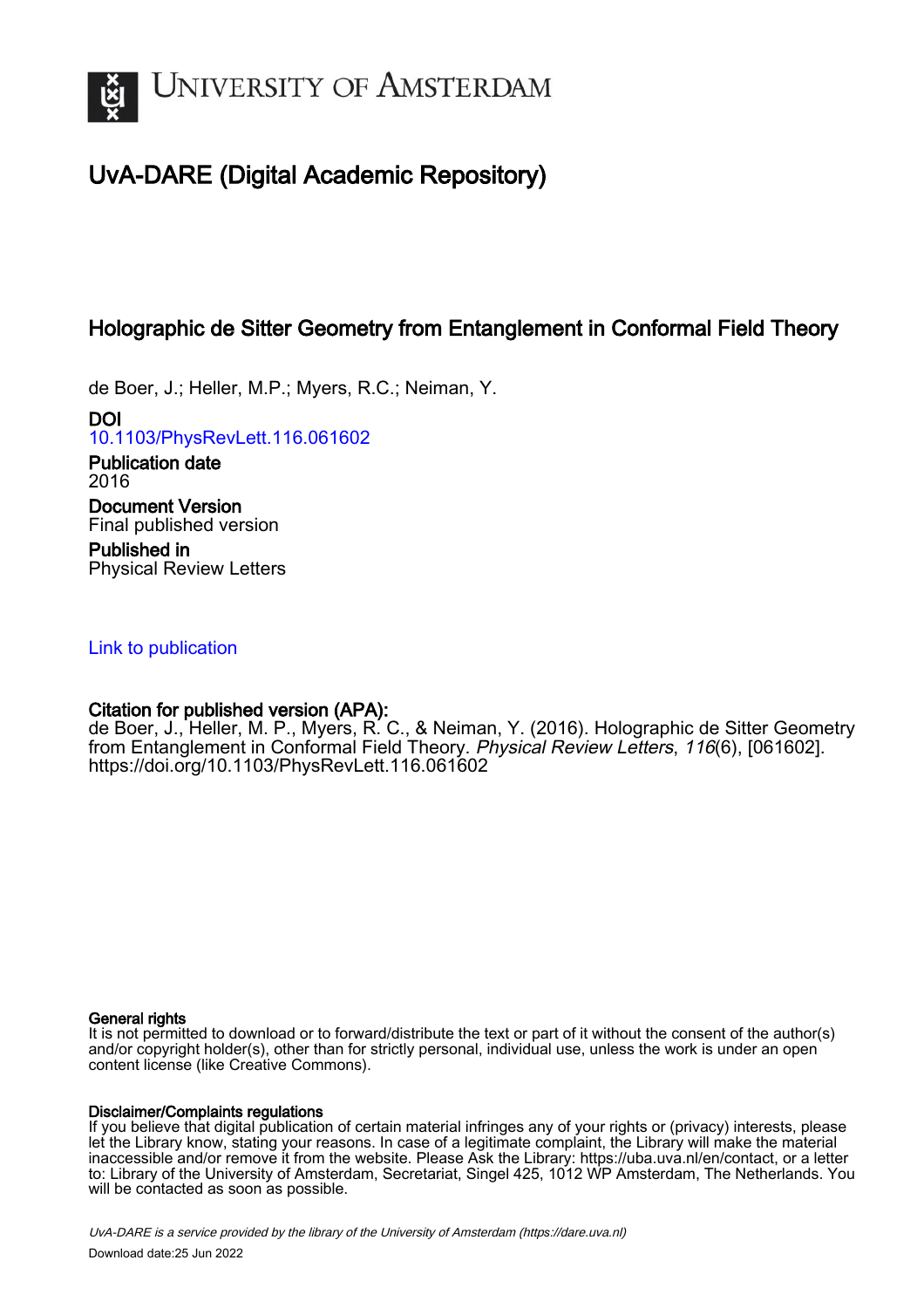#### <span id="page-1-4"></span>Holographic de Sitter Geometry from Entanglement in Conformal Field Theory

Jan de Boer,<sup>1[,\\*](#page-5-0)</sup> Michal P. Heller,<sup>2,[†](#page-5-1)</sup> Robert C. Myers,<sup>2,[‡](#page-5-2)</sup> and Yasha Neiman<sup>[2,§](#page-5-3)</sup>

<sup>1</sup>Institute for Theoretical Physics, University of Amsterdam, 1090 GL Amsterdam, Netherlands<br><sup>2</sup> Parimeter Institute for Theoretical Physics, Waterlee, Ontario N2L 2V5, Canada

 $^{2}$ Perimeter Institute for Theoretical Physics, Waterloo, Ontario N2L 2Y5, Canada

(Received 25 September 2015; published 10 February 2016)

We demonstrate that, for general conformal field theories (CFTs), the entanglement for small perturbations of the vacuum is organized in a novel holographic way. For spherical entangling regions in a constant time slice, perturbations in the entanglement entropy are solutions of a Klein-Gordon equation in an auxiliary de Sitter (dS) spacetime. The role of the emergent timelike direction in dS spacetime is played by the size of the entangling sphere. For CFTs with extra conserved charges, e.g., higher-spin charges, we show that each charge gives rise to a separate dynamical scalar field in dS spacetime.

DOI: [10.1103/PhysRevLett.116.061602](http://dx.doi.org/10.1103/PhysRevLett.116.061602)

Introduction and summary.—Understanding the structure of quantum entanglement has emerged as a central question in elucidating novel emergent phenomena in complex quantum systems. This issue arises in a wide variety of research areas, ranging from condensed matter physics to quantum gravity. In the former, entanglement entropy distinguishes exotic phases of matter, such as quantum Hall fluids or spin liquids, while in quantum gravity, entanglement plays a key role in the emergence of quantum spacetime and also of the gravitational equations of motion [1–[5\].](#page-5-4) A great deal of recent progress in this area has come from the  $AdS/CFT$  (conformal field theory) correspondence. In this framework, entanglement entropies in the boundary CFT are encoded holographically in terms of the Bekenstein-Hawking entropy of extremal surfaces in the dual bulk spacetime [\[6,7\].](#page-5-5)

In this Letter, we show that the entanglement structure of any CFT has a novel holographic description in terms of an auxiliary de Sitter (dS) geometry. As is typical, the scale in the CFT emerges as the extra holographic direction, but in the present construction the scale plays the role of time in the dS geometry. This structure is reminiscent of the effective causal structure inherent to the multiscale entanglement renormalization ansatz [\[8,9\]](#page-5-6) and the interpretation of these tensor networks within  $AdS_3/CFT_2$  correspondence [\[10\].](#page-5-7) Quite remarkably, we find that the emergent dS geometry is the arena for a local dynamics, in which one of the degrees of freedom is identified with the perturbations of the entanglement entropy (EE). We emphasize, though, that our construction is not related to the standard  $AdS/CFT$  correspondence and applies for any CFT in any number of dimensions, without any requirement of a large central charge or strong coupling.

We begin with a  $d$ -dimensional CFT in its vacuum state in flat spacetime. Now consider evaluating the EE for a  $(d-1)$ -dimensional ball B of radius R centered at  $\vec{x}$  on a fixed time slice. As we review below, for weakly excited

<span id="page-1-1"></span>states, the change in the EE is fixed by the expectation value of the energy density:

$$
\delta S(B) = 2\pi \int_B d^{d-1}x' \frac{R^2 - |\vec{x} - \vec{x}'|^2}{2R} \langle T_{tt}(\vec{x}') \rangle. \tag{1}
$$

<span id="page-1-3"></span>While this result is now fairly well known, it went completely unnoticed that the integration kernel in the above expression is a boundary-to-bulk propagator in  $d$ -dimensional dS geometry where the radius  $R$  plays the role of the timelike coordinate:

$$
ds^2 = \frac{L^2}{R^2}(-dR^2 + d\vec{x}^2). \tag{2}
$$

<span id="page-1-0"></span>Hence,  $\delta S(\vec{x}, R)$  obeys the Klein-Gordon equation,

$$
(\nabla_a \nabla^a - m^2) \quad \delta S = 0,\tag{3}
$$

<span id="page-1-2"></span>in the auxiliary dS geometry, where the mass is given by

$$
m^2L^2 = -d.\t\t(4)
$$

This result is the focal point of the Letter. Further, as we demonstrate below, for CFTs with extra global (e.g., higher-spin) charges, there exists one additional dynamical field in dS spacetime for each charge.

With Eq. [\(3\),](#page-1-0) the asymptotic boundary data (i.e., the behavior at  $R = 0$ ) are the expectation value of the energy density  $\langle T_{tt} \rangle$ , which sets  $\delta S$  at very small scales. Then the EE perturbations at larger scales are determined by the local Lorentzian propagation into the dS geometry. Hence, the EE for small excitations of the vacuum state in any CFT is organized with respect to scale in a novel Lorentzian holographic manner. As we discuss below, the choice of the asymptotic boundary data implicit in Eq. [\(1\)](#page-1-1) is precisely that needed to remove the unstable modes associated with the mass term Eq. [\(4\)](#page-1-2) being tachyonic.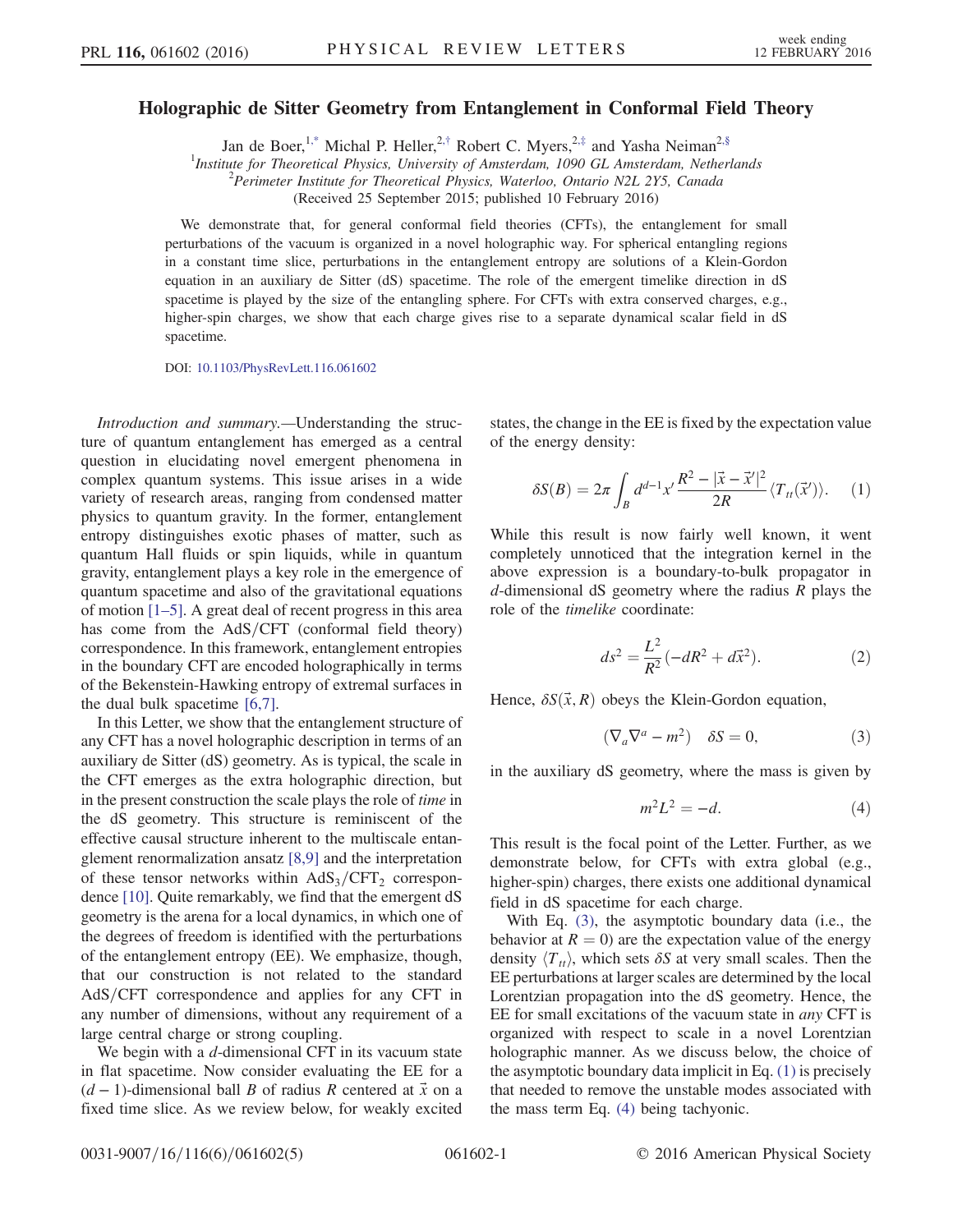We would like to point out that in the AdS/CFT framework, the same wave equation [Eq. [\(3\)\]](#page-1-0) implicitly appears in Refs. [\[11,12\],](#page-5-8) but their derivation relied on the use of holographic EE and the Einstein equations in the bulk. However, we reiterate that our construction is not connected to the AdS/CFT correspondence. As we discuss below, the present holographic propagation of  $\delta S$  relies solely on the so-called "first law of entanglement".

Finally, for pure states, the EE of any ball matches that of its complement. This condition imposes an antipodal symmetry on the solutions of Eq. [\(3\).](#page-1-0) Combining this property with Eq. [\(1\)](#page-1-1), we find novel constraints on the profile of the energy density; see Eqs. [\(13\)](#page-3-0) and [\(15\).](#page-4-0)

First law as Lorentzian propagation.—To evaluate EE in a quantum field theory, we divide a constant time slice into two parts, a region V and its complement  $\overline{V}$ . Upon tracing out the degrees of freedom in  $\bar{V}$ , we are left with the reduced density matrix  $\rho_V$  describing the remaining degrees of freedom in the region V. The EE is then evaluated with the standard expression for the von Neumann entropy:

$$
S(V) = -\text{Tr}(\rho_V \log \rho_V). \tag{5}
$$

<span id="page-2-0"></span>Since the reduced density matrix is both Hermitian and positive semidefinite, it can be expressed as

$$
\rho_V = \frac{e^{-H_V}}{\text{tr}e^{-H_V}},\tag{6}
$$

<span id="page-2-1"></span>where the Hermitian operator  $H_V$  is known as the modular Hamiltonian [\[13\]](#page-5-9). Now for a small perturbation of the reduced density matrix  $\rho_V + \delta\rho$ , one can show that the change in the entanglement entropy [Eq.  $(5)$ ] is given by [\[14\]](#page-5-10)

$$
\delta S = \delta \langle H_V \rangle, \tag{7}
$$

where  $\delta \langle H \rangle$  denotes the change in the expectation value of the modular Hamiltonian associated with the original density matrix  $\rho_V$ . Equation [\(7\)](#page-2-1) is commonly called the first law of entanglement, as it is a quantum analog of the first law of thermodynamics.

<span id="page-2-3"></span>The cases in which the entanglement Hamiltonian is local are rare. One special case is for a CFT in its vacuum state in d-dimensional Minkowski spacetime  $\mathbb{R}^{1,d-1}$  and where the region of interest is a spherical ball  $B$ . In this case, the entanglement Hamiltonian takes the simple form

$$
H_B = 2\pi \int_B d^{d-1}x' \frac{R^2 - |\vec{x} - \vec{x}'|^2}{2R} T_{tt}(\vec{x}'),\tag{8}
$$

where the integral is taken over the ball centered at position  $\vec{x}$  and with radius R, and  $T_{tt}$  is the energy density operator. Now, combining this expression with the first law [Eq. [\(7\)](#page-2-1)], we find that for spherical regions the change in the entanglement entropy from the vacuum to weakly excited states is given by Eq. [\(1\)](#page-1-1). Implicitly, we are using the fact that the expectation value of  $T<sub>tt</sub>$  vanishes in the vacuum.

As noted above, the integration kernel in Eq. [\(1\)](#page-1-1) is a boundary-to-bulk propagator in d-dimensional dS space with the metric Eq. [\(2\)](#page-1-3). Now, one easily verifies that the perturbation  $\delta S$  obeys the wave equation [\(3\)](#page-1-0) on this auxiliary dS spacetime. In general, this equation has two independent asymptotic solutions which to leading order take the form

$$
\delta S^{\mathcal{R}\to 0} F(\vec{x})/R + f(\vec{x})R^d + \cdots. \tag{9}
$$

<span id="page-2-4"></span><span id="page-2-2"></span>Hence, our wave equation admits boundary data with conformal weights  $\Delta = -1$  and d, corresponding to  $F(\vec{x})$  and  $f(\vec{x})$ , respectively. We can then identify Eq. [\(1\)](#page-1-1) as the solution with

$$
F(\vec{x}) = 0 \quad \text{and} \quad f(\vec{x}) = \frac{\pi^{(d+1)/2}}{\Gamma(\frac{d+3}{2})} \langle T_{tt}(\vec{x}) \rangle. \tag{10}
$$

Therefore, the expectation value of the energy density sets  $\delta S$  at very small scales (i.e.,  $R \rightarrow 0$ ). Then the EE perturbations at larger scales are determined by the Lorentzian propagation into the dS geometry, according to Eq. [\(3\).](#page-1-0) Thus, the EE for excited states around the vacuum is organized with respect to scale in a novel Lorentzian holographic manner. Again, this result applies for any CFT in any number of dimensions d and relies solely on the applicability of the first law.

We also reiterate that the above choice of boundary data [Eq. [\(10\)\]](#page-2-2) precisely removes "non-normalizable" or unstable modes associated with the tachyonic mass term Eq. [\(4\)](#page-1-2).

At this point, let us note that the wave equation [\(3\)](#page-1-0) is a covariant expression and so it can be rewritten in terms of any coordinate system on the dS geometry. As usual, changing coordinates in the bulk amounts to choosing a new conformal frame in the boundary CFT. Hence, our holographic construction readily extends to the CFT in any conformally flat background. The cylindrical background  $\mathbb{R} \times \mathbb{S}^{d-1}$  is of particular interest below. In this case, a constant time slice corresponds to a round  $(d - 1)$  sphere and the corresponding wave equation then appears in global coordinates on the dS space, e.g.,  $ds^2 = L^2[-d\tau^2 +$  $cosh(\tau)^2 d\Omega_{d-1}$ . Explicit examples of propagation in this cylindrical conformal frame and in the flat frame are given in the Supplemental Material [\[15\],](#page-5-11) which includes Refs. [\[16,17\]](#page-5-12). There we also give an alternative derivation ofthewave equation[\(3\)](#page-1-0)based on group-theoretic arguments.

Auxiliary de Sitter geometry.—The relation between balls on a constant time slice of a d-dimensional CFT and the dS geometry is easily inferred as follows: Implicitly, we have identified our time slice with the future [\[18\]](#page-5-13) asymptotic boundary  $\mathcal{I}^+$  of dS spacetime. Now, for any bulk point  $x \in dS$ , the intersection of the inside of the future light cone of x with  $\mathcal{I}^+$  is then a ball-shaped region; see Fig. [1](#page-3-1). This establishes a one-to-one map between points in dS spacetime and balls on the time slice.

In much of our discussion, the time slice has the topology of  $\mathbb{R}^{d-1}$ , as assumed in the modular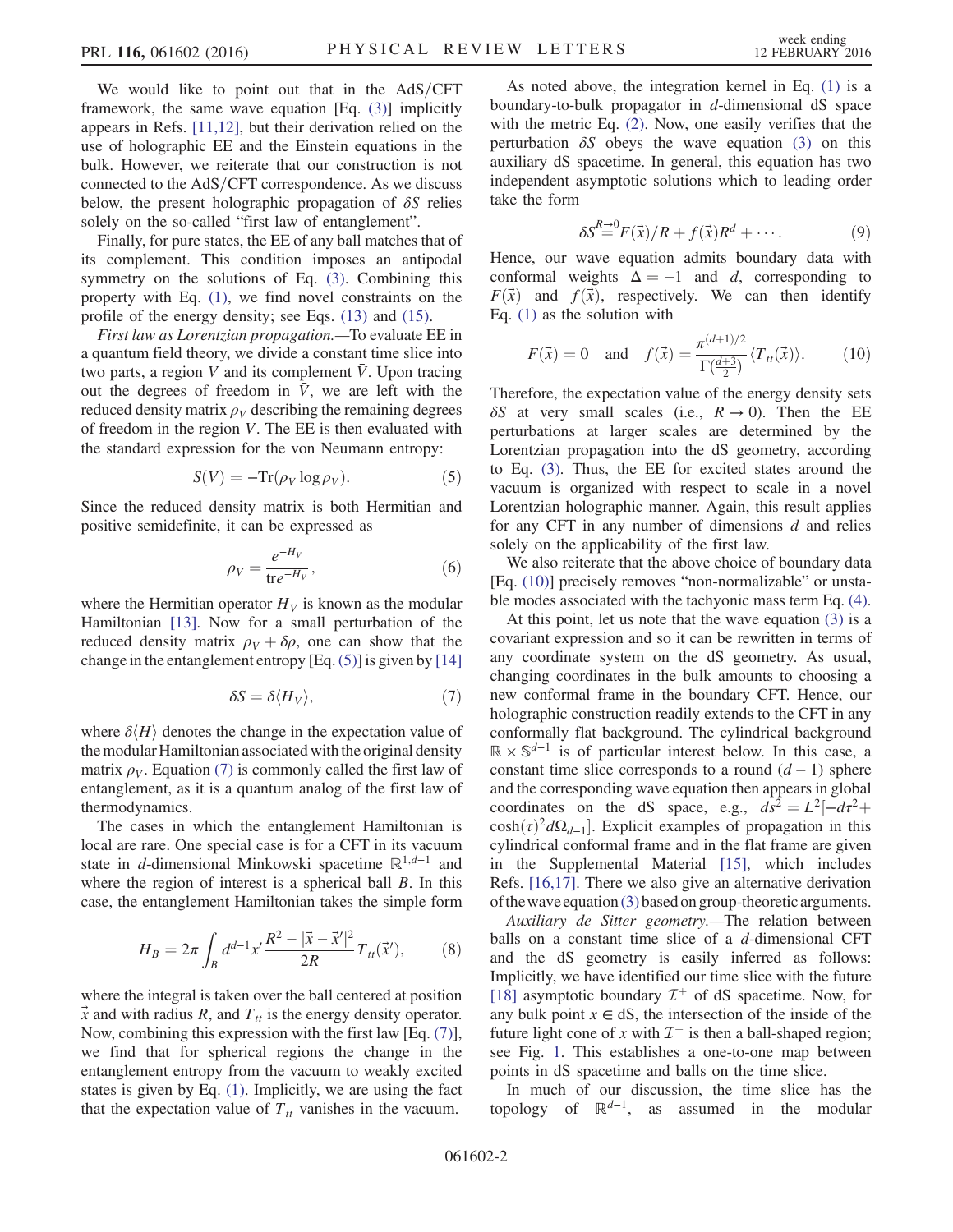<span id="page-3-1"></span>FIG. 1. One-to-one mapping between points in dS geometry and balls on its future asymptotic boundary  $\mathcal{I}^+$ . We identify the latter with the constant time slice in a given CFT. The future light cone of the bulk point intersects  $\mathcal{I}^+$  on the boundary of the corresponding ball.

 $dS<sub>o</sub>$ 

Hamiltonian Eq. [\(8\).](#page-2-3) Then this map, and the dS metric in Eq. [\(2\),](#page-1-3) only covers half of the dS geometry, i.e., the expanding Poincaré patch. The missing half can be identified with the *complementary* exterior regions  $\bar{B}$  on this flat slice. This is more easily seen by going to a conformal frame where our time slice has  $\mathbb{S}^{d-1}$  topology. As described above, this corresponds to choosing global coordinates in the bulk dS space. Each spherical entangling surface then defines two ball-shaped regions covering complementary domains on the  $\mathbb{S}^{d-1}$ . These two balls are identified with antipodal points in the dS spacetime geometry; see Fig. [2](#page-3-2).

Furthermore, the Lorentzian structure of the dS geometry can be given a geometric interpretation directly in terms of balls on the CFT time slice. Causal relationships between points  $x \in dS$  become topological relationships between the corresponding balls  $B_x$ , as illustrated in Fig. [1](#page-3-1). In particular, we have: (1)  $y_1$  is in the timelike future of  $x \Leftrightarrow B_{y_1}$  is contained within  $B_x$ ; (2)  $y_2$  is in the null future of  $x \Leftrightarrow B_{y_2}$  lies within  $B_x$  but  $\partial B_{y_2}$  is tangent to  $\partial B_x$  at one point; and (3) x and y<sub>3</sub> (or y<sub>4</sub>) are spacelike separated  $\Leftrightarrow$  the domain of  $B_{y_3}$  (or  $B_{y_4}$ ) extends beyond  $B_x$  and vice versa. The latter can be refined in a number of ways by taking into account the relationship with the antipodal point  $\bar{x}$ , e.g., (3a) x and  $y_4$  are spacelike separated and  $y_4$  is in the timelike future of  $\bar{x} \Leftrightarrow B_{y_4}$  is completely outside of  $B_x$ . With  $d = 2$ , this structure reduces to the relations discussed in Ref. [\[10\]](#page-5-7) for one-dimensional intervals.

What remains is to give meaning to the scale factor of the dS metric in terms of the CFT time slice. This can be fixed by considering two concentric balls in  $\mathbb{R}^{d-1}$ , with radii R and  $R + dR$ . We then define the "timelike distance" between these balls as  $L dR/R$ , where the constant L becomes the dS radius. This is the only definition that respects conformal symmetry on the time slice.

Finally, we note that the fact that we can associate Lorentzian order between balls on a constant time slice in Minkowski spacetime does not imply the existence of local dynamics respecting this structure. Hence, the appearance of the wave equation [\(3\)](#page-1-0) is rather remarkable.

<span id="page-3-2"></span>

FIG. 2. Penrose diagram of dS. Points correspond to  $\mathbb{S}^{d-2}$ , whereas horizontal lines represent  $\mathbb{S}^{d-1}$ . ∂B represents the spherical entangling surface and B (orange) and  $\bar{B}$  (cyan) its interior and exterior. Red lines represent corresponding light cones and  $x$  and  $\bar{x}$  their tips, i.e., bulk points in dS corresponding to B and  $\bar{B}$  regions. Note that  $\bar{x}$  is the antipode of x.

<span id="page-3-4"></span>Antipodal symmetry.—If we consider excitations that are globally pure states, they must satisfy the constraint that the EE inside each ball must equal that in its complement. Hence,

$$
\delta S(B) = \delta S(\bar{B}).\tag{11}
$$

In the holographic dS picture, this corresponds to antipodally even configurations  $\delta S(x)$ ; i.e.,  $\delta S(x) = \delta S(\bar{x})$ .

<span id="page-3-3"></span>Considering general solutions of the wave equation [\(3\)](#page-1-0), this antipodal symmetry imposes a relation between the two classes of boundary data in Eq. [\(9\)](#page-2-4) of the form

$$
\frac{2\pi^{(d-1)/2}}{\Gamma(\frac{d+3}{2})}F(\vec{x}) = \int d^{d-1}x' |\vec{x} - \vec{x}'|^2 f(\vec{x}'), \qquad (12)
$$

where the integral is over the future boundary  $\mathcal{I}^+$  of dS spacetime. Now, recall that our entropy configurations [\(1\)](#page-1-1) are not general solutions, but ones with vanishing  $\Delta = -1$ data. Hence, combining Eq. [\(10\)](#page-2-2) with the antipodal symmetry constraint Eq. [\(12\),](#page-3-3) we arrive at a constraint on the energy density profile:  $\int d^{d-1}x' |\vec{x} - \vec{x}'|^2 \langle T_u(\vec{x}') \rangle = 0$ . For Eq. [\(11\)](#page-3-4) to hold for all balls, this constraint must be satisfied for all  $\vec{x}$ . This is equivalent to the vanishing of the following moments of  $\langle T_{tt}(\vec{x})\rangle$ :

<span id="page-3-0"></span>
$$
\int d^{d-1}x \langle T_{tt}(\vec{x}) \rangle = 0, \qquad \int d^{d-1}x \vec{x} \langle T_{tt}(\vec{x}) \rangle = 0,
$$
  
and 
$$
\int d^{d-1}x \vec{x}^2 \langle T_{tt}(\vec{x}) \rangle = 0.
$$
 (13)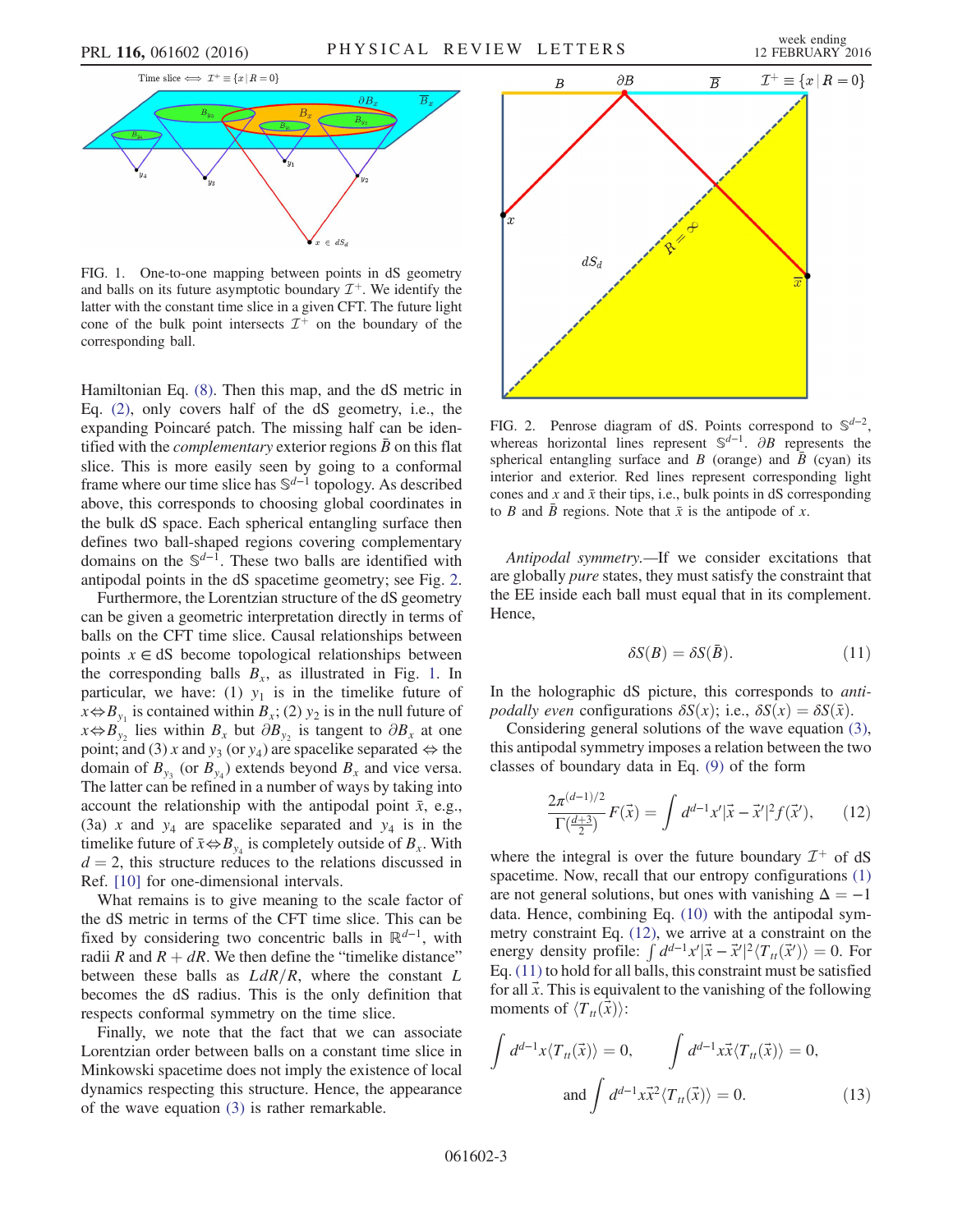<span id="page-4-1"></span>

FIG. 3. The domain of dependence  $D$  of a ball  $B$  enclosed by a given spherical entangling surface. Blue lines are tangent to the conformal Killing vector field  $K^{\mu}$ , which gives rise to conserved charges [Eq. [\(16\)\]](#page-4-2).

Note that these constraints can be identified as the vanishing of the expectation value of the total energy, the boost generators, and the temporal generator of special conformal transformations, respectively. Focusing on the vanishing of the total energy, we must recall that we are working at leading order in a small perturbation above the vacuum. This means that the energy difference will appear at higher orders in the expansion. At this point, we note that while  $S(B) =$  $S(B)$  for all B would certainly indicate that the underlying state is globally pure, some mixed states will still satisfy the leading order constraint Eq. [\(11\)](#page-3-4) in our perturbative construction.

We note that the constraints Eq.  $(13)$  can also be derived directly in the CFT, by comparing Eq. [\(1\)](#page-1-1) to the analogous expression for the entropy in the ball's complement:

$$
\delta S(\bar{B}) = 2\pi \int_{\bar{B}} d^{d-1}x' \frac{|\vec{x} - \vec{x}'|^2 - R^2}{2R} \langle T_{tt}(\vec{x}') \rangle. \tag{14}
$$

<span id="page-4-0"></span>Let us mention as well that the constraints Eq. [\(13\)](#page-3-0) can also be derived from the results of Ref. [\[19\].](#page-5-14) Finally, we include the analogue of Eq. [\(13\)](#page-3-0) for the conformal frame where the time slice is spherical:

$$
\int d^{d-1}n \langle T_{tt}(n) \rangle = 0, \quad \int d^{d-1}nn^{t} \langle T_{tt}(n) \rangle = 0. \quad (15)
$$

Here, points on  $\mathbb{S}^{d-1}$  are parametrized by d-dimensional unit spacelike vectors  $n<sup>I</sup>$ , with volume form  $d<sup>d-1</sup>n$ .

Extension to higher-spin charges.—In this section, we discuss a generalization of our holographic dS construction, based on viewing the stress tensor as the special spin-2 case of a conserved symmetric traceless current  $T_{\mu_1...\mu_s}$  with arbitrary spin  $s \geq 1$ . The  $s = 1$  case is an ordinary charge current  $J_{\mu}$ . The  $s > 2$  case is relevant for CFTs with higher-spin symmetry. These include free theories in all dimensions, as well as some nontrivial theories in  $d = 2$ (e.g., see Refs. [\[20,21\]](#page-5-15) and references therein).

First, let us note that the expression [Eq. [\(8\)\]](#page-2-3) for the modular Hamiltonian has a covariant meaning in the CFT background spacetime. It is the flux through  $B$  of the conserved current  $J_{\mu}^{(2)} \equiv T_{\mu\nu} K^{\nu}$ , where  $K^{\mu}$  is the (timelike) conformal Killing vector that preserves the boundary of B; see Fig. [3](#page-4-1). This suggests a natural generalization to the spin-s case: for each  $T_{\mu_1...\mu_s}$ , we define a charge  $Q^{(s)}$  as the flux through B of the current  $J_{\mu}^{(s)} \equiv T_{\mu\nu_2... \nu_s} K^{\nu_2}... K^{\nu_s}$ . This charge is given by the following integral on our chosen time slice:

<span id="page-4-2"></span>
$$
Q^{(s)} = (2\pi)^{s-1} \int_B d^{d-1}x' \left(\frac{R^2 - |\vec{x} - \vec{x}'|^2}{2R}\right)^{s-1} T_{tt...t}(\vec{x}').
$$
\n(16)

Note that all of these currents are conserved, i.e.,  $\nabla^{\mu}J_{\mu}^{(s)}=0$ , and, hence, evaluating this flux through any hypersurface that is homologous to  $B$  yields the same charge  $Q^{(s)}$ . The modular Hamiltonian Eq. [\(8\)](#page-2-3) is the special case  $s = 2$ ; i.e.,  $H_B = Q^{(2)}$ . One can use the new charges to construct new reduced density matrices  $\rho_B \sim$  $\exp[-\sum \mu_s Q^{(s)}]$  to refine the measurement of the entanglement between  $\vec{B}$  and  $\vec{B}$ . Reference [\[22\]](#page-5-16) studied this approach for  $s = 1$ , where  $Q^{(1)}$  is an ordinary charge. Higher-spin charges  $Q^{(s)}$  with  $s > 2$  were discussed in Ref. [\[23\]](#page-5-17) for two-dimensional CFTs.

<span id="page-4-3"></span>We now observe that the integration kernel in Eq.  $(16)$ is again a boundary-to-bulk propagator in dS spacetime, for a scalar with mass given by

$$
m^2L^2 = -(s-1)(d+s-2). \tag{17}
$$

Thus, the charges [Eq. [\(16\)](#page-4-2)] can all be interpreted as scalar fields in dS spacetime, obeying a Lorentzian wave equation with mass as in Eq. [\(17\)](#page-4-3). For an ordinary charge with  $s = 1$ , the bulk field in dS is massless, while charges with  $s \geq 2$ correspond to a discrete series of tachyonic masses. Of course, these mass values are precisely those that allow boundary data with conformal weights  $d + s - 2$ , in agreement with the weights of the densities  $T_{tt...t}$ .

The antipodal symmetry constraints [Eq. [\(13\)](#page-3-0)] generalize most cleanly when recast in their  $\mathbb{S}^{d-1}$  form [Eq. [\(15\)](#page-4-0)]. Then the analogous constraint for general spin  $s$  is the vanishing of the first s moments of  $T_{tt...t}(n^{\tilde{l}})$ . For even (odd) s, these constraints lead to antipodally even (odd) wave solutions in dS spacetime, so that the charge  $Q^{(s)}$  in every ball equals plus (minus) the analogous charge in its complement. For example, in the case of  $s = 1$ , this reduces to the vanishing of the total charge on the time slice.

Outlook.—We demonstrated that the conformal group of a d-dimensional CFT induces a Lorentzian geometry on the space of balls on a constant time slice, which corresponds to  $dS_d$ . Remarkably, the entanglement of small excitations